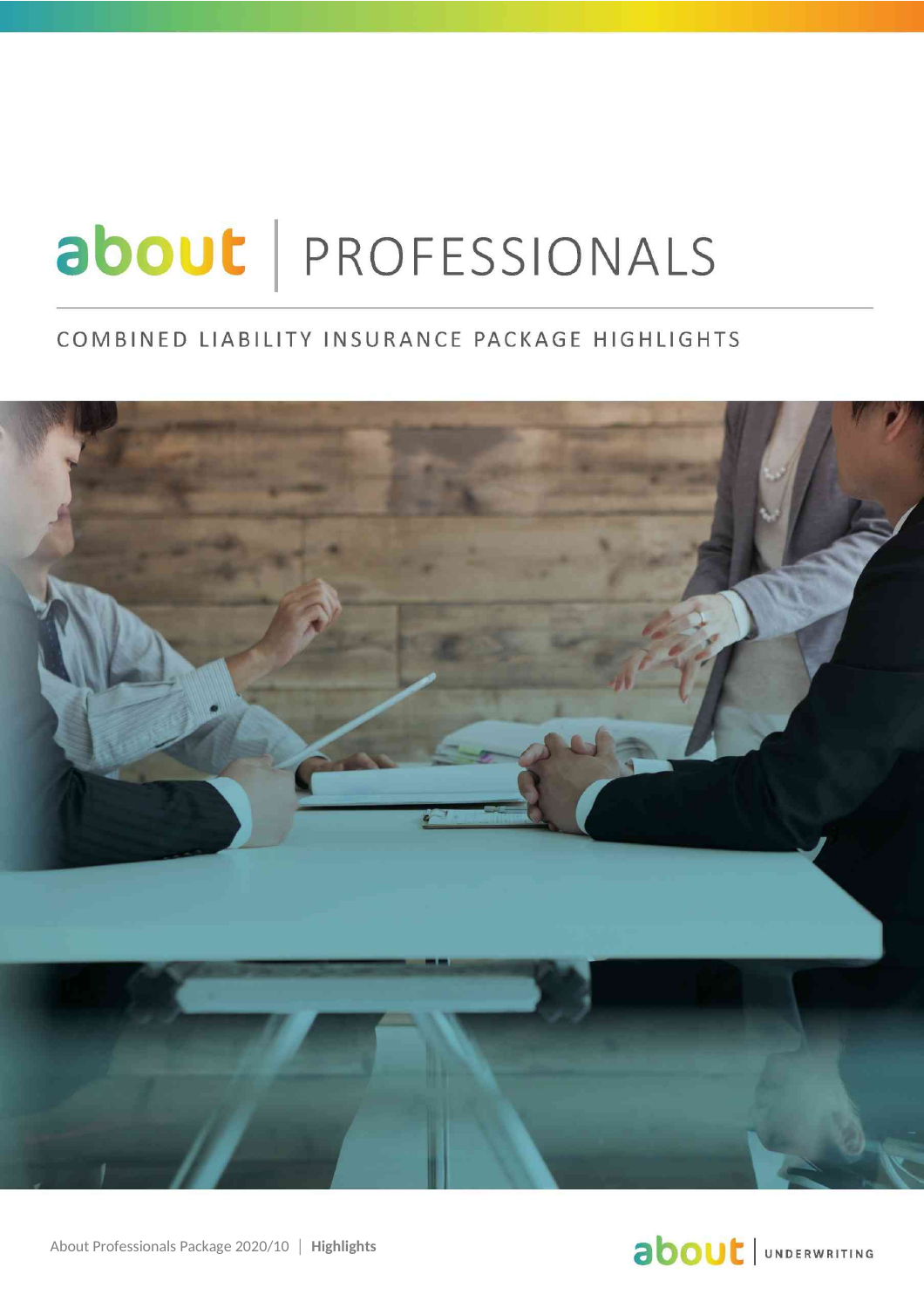## **about** | PROFESSIONALS (MISCELLANEOUS)

The **about** Professionals combined liability package offers an innovative solution for:

- Miscellaneous Professions & Consultants
- Business & HR Consulting Services
- **Franchisors**

The policy provides the benefits of two broad sections in a single package which has been tailored to the specific needs of the consulting Industry.

The relevant coverage sections include Professional Indemnity and General Liability, which can be taken as a total package solution or alternatively may be taken on a standalone basis.

### **APPETITE**

**about** underwriting's Professionals package offers broad coverage and caters for an extensive range of miscellaneous professionals and consultants including, but not limited to the following:

• **Adoption Agencies** • Advertising Services• **Agricultural Consultants** • Agronomists • **Analytical**  • **Researchers** • Animal Nutritionists • **Aquaculture Consultants** • Arbitrators & Mediators • **Arborists & Tree Surgeons** • Archaeologists & Historical Consultants • **Archival Firms** • Artist & Authors Agents • **Biologists** • Business Coaches • **Business Training Courses/RTO's** • Career Advisory Services • **Cartography Consultants** • Catering Consultants• **Celebrants** • Charity Organisations & Fundraisers • **Conference Management** • Compliance Consultants • **Court Reporters** • Copywriters• Driver Training Schools• **Ecology Advisors** • Education Advisory Services• **Education Establishments**  • Energy Consultants • **Event Managers** • Environmental Consultants• **Facilitation Advisors**  • Farm Estate Managers • **First Aid Training** • Flora & Fauna Consultants • **Food Consultants** • Forestry Consultants • **Funeral Directors** • Franchisors• **Geologists** • Gemmologists • **Graphic Designers** • Health & Safety Consultants• **Historians** • Home Sustainability Assessors • **Horticultural Consultants** • Hotel Consultants • **Human Resource Consultant**s • Hydrologists• **Illustrators** • Import & Export Agents • **Industrial Relations Consultants** • Insurance Loss Adjustors • **Interior Designers** • Interpreters • **Irrigation Consultants Landscape Designer**s • Lapidary Consultants • **Librarians** • Literary Agents • **Legal Costs Draftspeople** • Logistics/Freight/Relocation Advisors • **Management Consultants** • Market Researchers • **Marketing Consultants** • Mercantile Agents • **Microbiologists** • Migration Agents • **Motor Sales Auctioneers** • Multimedia Consultants • **Numismatics Advisors** • Not-for-Profit Organisations • **Natural Resource Consultants** • Occupational Health and Safety Consultants • **Pathological Laboratory** • Photographers • **Policy Analysts** • Private Investigators • **Process Servers** • Property Title Searchers • **Project Management** • Public Records Search Firms • **Public Relations Advisors**  • Publicists • **Publishers** • Quality Control Advisors • **Relocation Agents** • Robotics Advisors• **Safety Engineers** • Secretarial Services • **Security Advisors** • Scientists • **Shipping & Freight Agents** • Sociologists • **Solar Energy Consultants** • Speech Therapists • **Sports Agents** • Stock & Station Agents • **Statisticians** • Technical Writers • **Textile Designers** • Tourist Bureau & Guides • **Town & Country Planning** • Traffic Surveys • **Translators** • Travel & Ticket Agent• **Underground Cable/Pipe Locators**  • Veterinarians • **Viticulture Consultants** • Water Brokers • Wedding Planners • **Wind Energy Consultants** • Wool Brokers & Classifiers• **Yacht & Marine Surveyors** • Yacht & Marine Brokers• **Zoologists**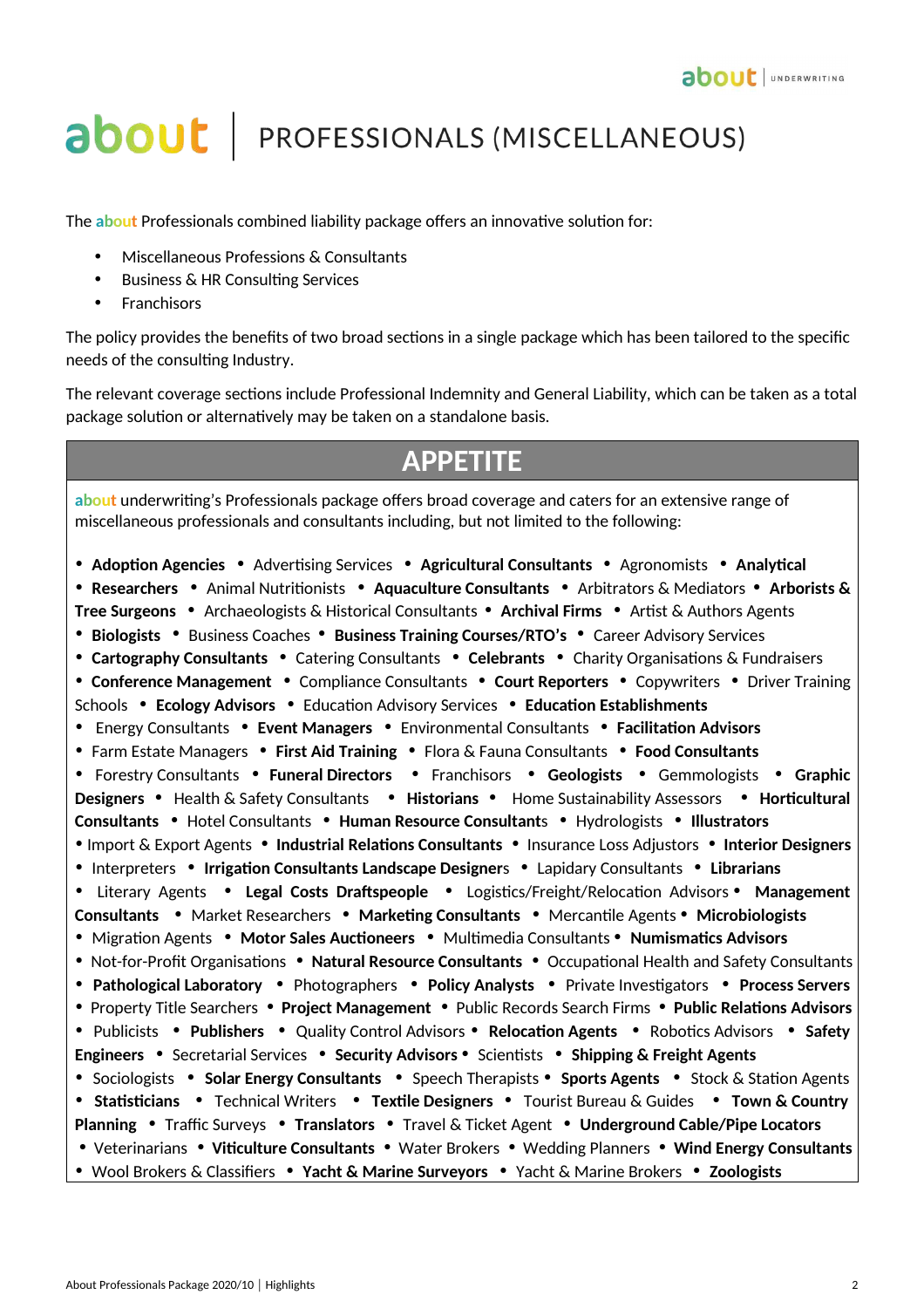## **PACKAGE SECTIONS**

#### **Section 1 - Broadform General & Products Liability**

Limits up to \$20,000,000 any one claim or series of claims, and in the aggregate for Products Liability

#### **Section 2 - Professional Indemnity**

Limits up to \$20,000,000 any one claim and in the aggregate plus reinstatement(s)

## **SECURITY**

**about** Underwriting's specialised products are underwritten by certain underwriters at Lloyd's. Lloyd's is the world's specialist insurance and reinsurance market, bringing together an outstanding concentration of underwriting expertise and talent. Lloyd's enjoys strong financial security supported by excellent ratings. Visit **www.lloyds.com** for more information.

| <b>GENERAL &amp; PRODUCTS LIABILITY COVERAGE HIGHLIGHTS</b> |                                                                                                                                                                                                                                                                                                                                                                                                                                                                             |  |
|-------------------------------------------------------------|-----------------------------------------------------------------------------------------------------------------------------------------------------------------------------------------------------------------------------------------------------------------------------------------------------------------------------------------------------------------------------------------------------------------------------------------------------------------------------|--|
| <b>INSURING CLAUSE</b>                                      | Covers legal liability in respect of personal injury; property damage; and advertising<br>injury                                                                                                                                                                                                                                                                                                                                                                            |  |
| <b>AUTOMATIC EXTENSIONS</b>                                 | Supplementary Payments \$250,000 sub-limit for legal costs incurred by the insured at<br>a Coronial Inquest, Inquiry, Royal Commission and/or or Government Enquiry<br>Claims Preparation Costs and Expenses \$25,000 sublimit for reasonable professional<br>fees and such other costs and expenses incurred for the preparation of any claim                                                                                                                              |  |
| <b>OPTIONAL EXTENSIONS</b><br><b>AVAILABLE</b>              | Indemnity to Contractors is available<br>North America legal liability in respect of personal injury and/or property damage<br>that arises out of any products exported to North America with the insured's<br>knowledge<br>Contractual Liability can be extended to include liabilities assumed under the<br>contracts specifically designated if required<br>Proportionate Liability coverage is available<br>Waiver of Subrogation is available for designated contracts |  |
| <b>TERRITORIAL LIMITS</b>                                   | Worldwide except North America                                                                                                                                                                                                                                                                                                                                                                                                                                              |  |

| <b>PROFESSIONAL INDEMNITY COVERAGE HIGHLIGHTS</b> |                                                                                                                                                                                                                                                                                                                                                                                                                                                                                                                         |  |
|---------------------------------------------------|-------------------------------------------------------------------------------------------------------------------------------------------------------------------------------------------------------------------------------------------------------------------------------------------------------------------------------------------------------------------------------------------------------------------------------------------------------------------------------------------------------------------------|--|
| <b>CIVIL LIABILITY INSURING</b><br><b>CLAUSE</b>  | Cover provided under the Insuring Clause, in respect of the conduct of the<br>professional services includes:<br>breach of duty (including a fiduciary duty)<br>breach of privacy or confidentiality<br>$\bullet$<br>breach of warranty of authority committed in good faith<br>٠<br>unintentional defamation<br>$\bullet$<br>unintentional infringement of any intellectual property rights<br>contraventions of the misleading and deceptive conduct and corresponding<br>$\bullet$<br>consumer protection provisions |  |
| <b>AUTOMATIC EXTENSIONS</b>                       | Claims Preparation Costs and Expenses \$25,000 sub-limit<br>Civil Compensatory Orders or Civil Penalties \$250,000 in respect of any one claim<br>and $$500,000$ in the aggregate<br><b>Continuous Cover</b> from inception of first cover with About Underwriting, allowing for<br>late reported circumstances in certain instances                                                                                                                                                                                    |  |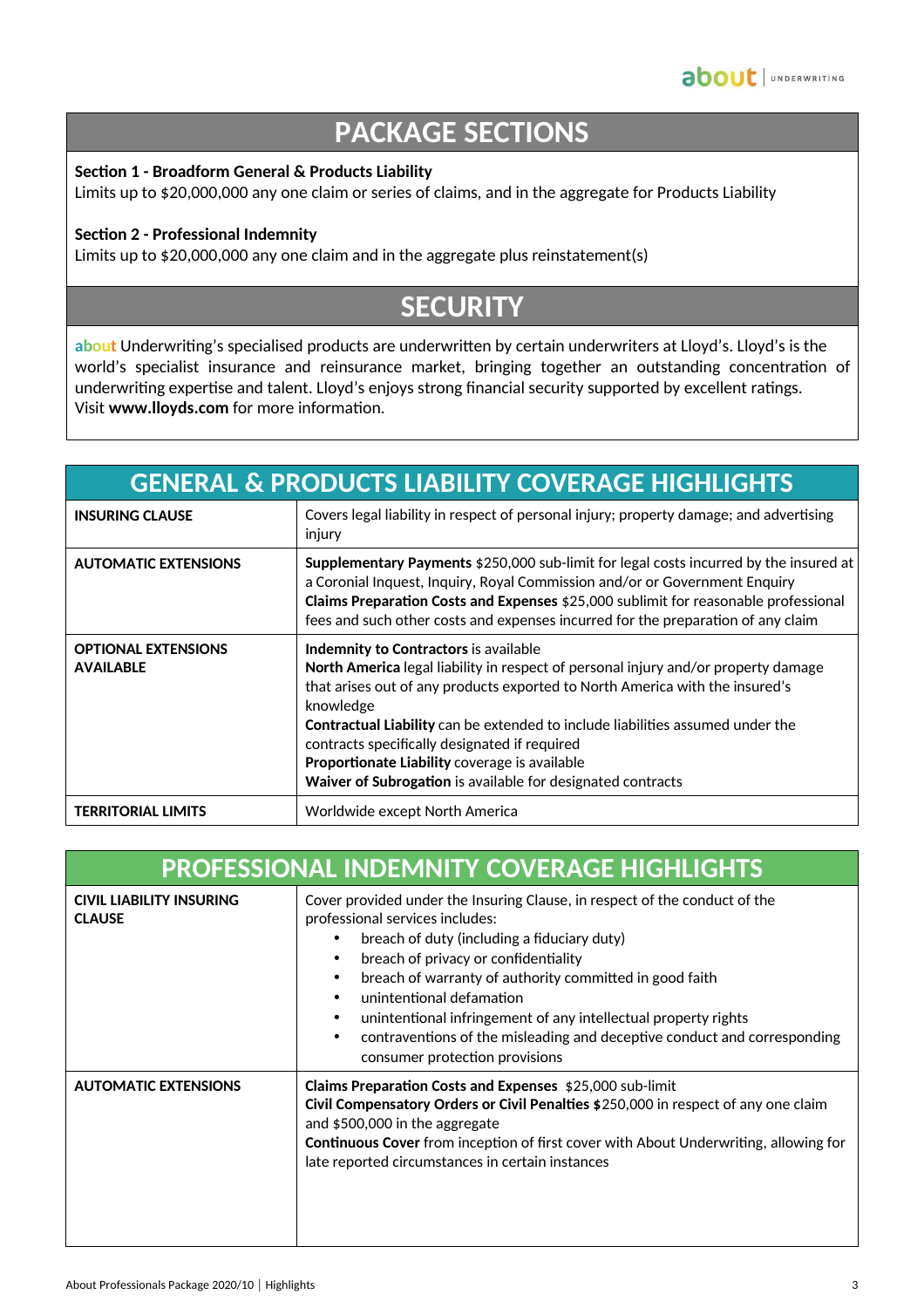| PROFESSIONAL INDEMNITY CONT                           |                                                                                                                                                                                                                                                                                                                                                                                                                                                                                                                                                                                                                                                                                                                                                                                                                                                                                                                                                                                                                                                                                                                                                                                                                                                                                                                                                                                                                                                                                                                                                                                                                   |  |
|-------------------------------------------------------|-------------------------------------------------------------------------------------------------------------------------------------------------------------------------------------------------------------------------------------------------------------------------------------------------------------------------------------------------------------------------------------------------------------------------------------------------------------------------------------------------------------------------------------------------------------------------------------------------------------------------------------------------------------------------------------------------------------------------------------------------------------------------------------------------------------------------------------------------------------------------------------------------------------------------------------------------------------------------------------------------------------------------------------------------------------------------------------------------------------------------------------------------------------------------------------------------------------------------------------------------------------------------------------------------------------------------------------------------------------------------------------------------------------------------------------------------------------------------------------------------------------------------------------------------------------------------------------------------------------------|--|
| <b>AUTOMATIC EXTENSIONS</b><br>CONT                   | Court Attendance Costs compensation for attending court as a witness in connection<br>with a claim notified<br>Emergency Costs Advancement within 30 days of receipt and approval<br>Estates, Heirs, Legal Representatives and Assigns definition of Insured extended<br>Extended Notification Period additional 60 days granted for acts or omissions<br>committed prior to expiry of insurance<br>Fraud, Dishonesty or Intentional Acts included<br>Investigation Costs and Expenses \$500,000 sub-limit<br>Joint Ventures insured's joint and individual civil liability arising from the insured's<br>participation in a joint venture<br>Limitation of Liability Contracts cover extended where insured has limited the liability<br>of parties via a contract<br>Loss of Documents \$500,000 sub-limit<br>Mitigation Costs and Expenses \$100,000 sub-limit for direct costs and expenses<br>Newly Acquired or Created Subsidiaries definition of Insured extended to any<br>subsidiary acquired or created by the named insured for a period of up to 60 days<br>Public Relations Expenses \$100,000 sub-limit<br>Run-off cover will continue until the expiry date in the event that any insured entity<br>ceases to exist or is subject to an insolvency event<br>Spousal Liability spouse's legal liability for loss is treated as the liability of the insured<br>Vicarious Liability for Consultants, Sub-Contractors and Agents cover for consultants,<br>sub-contractors or agents of the insured for which the insured is legally liable in<br>respect of the conduct of the professional services |  |
| <b>OPTIONAL EXTENSIONS</b><br><b>AVAILABLE</b>        | Contractual Liability cover is available for civil liability arising out of contractual<br>indemnity or hold harmless provisions of designated contracts<br>Fidelity Guarantee up to \$500,000 sub-limit available for loss of money<br>Indemnity to Consultants, Sub-Contractors and Agents cover extended to civil<br>liability against any consultant, sub-contractor or agent under the direct control and<br>supervision of the named insured or any subsidiary<br>Multi-year Run Off after merger, takeover, sale, winding up of the Insured available<br>in the event of a merger, takeover, sale or winding up<br>Previous Business coverage for the Insured's principals for claims resulting from their<br>work performed at prior business<br>Proportionate Liability cover provided for an Insured having contracted out of the<br>operation of proportionate liability legislation<br>Pre-Acquisition Liability cover can be extended for newly acquired or created<br>subsidiaries                                                                                                                                                                                                                                                                                                                                                                                                                                                                                                                                                                                                                  |  |
| <b>TERRITORIAL LIMITS</b>                             | Cover extends to anywhere in the world excluding the USA and Canada                                                                                                                                                                                                                                                                                                                                                                                                                                                                                                                                                                                                                                                                                                                                                                                                                                                                                                                                                                                                                                                                                                                                                                                                                                                                                                                                                                                                                                                                                                                                               |  |
| <b>JURISDICTION</b>                                   | Cover extends to claims or investigations anywhere in the world excluding the USA<br>and Canada                                                                                                                                                                                                                                                                                                                                                                                                                                                                                                                                                                                                                                                                                                                                                                                                                                                                                                                                                                                                                                                                                                                                                                                                                                                                                                                                                                                                                                                                                                                   |  |
| <b>REINSTATEMENT OF POLICY</b><br><b>LIMIT</b>        | Standard wording provides one (1) reinstatement. Additional reinstatements can be<br>added                                                                                                                                                                                                                                                                                                                                                                                                                                                                                                                                                                                                                                                                                                                                                                                                                                                                                                                                                                                                                                                                                                                                                                                                                                                                                                                                                                                                                                                                                                                        |  |
| <b>COSTS IN ADDITION LIMIT OF</b><br><b>INDEMNITY</b> | The standard limit is Costs Exclusive                                                                                                                                                                                                                                                                                                                                                                                                                                                                                                                                                                                                                                                                                                                                                                                                                                                                                                                                                                                                                                                                                                                                                                                                                                                                                                                                                                                                                                                                                                                                                                             |  |
| <b>COSTS EXCLUSIVE DEDUCTIBLE</b>                     | The standard deductible is Costs Exclusive                                                                                                                                                                                                                                                                                                                                                                                                                                                                                                                                                                                                                                                                                                                                                                                                                                                                                                                                                                                                                                                                                                                                                                                                                                                                                                                                                                                                                                                                                                                                                                        |  |
| <b>ADDITIONAL COVERAGES</b><br><b>AVAILABLE</b>       | Extended Continuous Cover subject to certain conditions, continuous cover may be<br>backdated<br>Multiple Causes Of Loss Extension In the event that there are a number of causes<br>which contribute to the loss, indemnity is granted in respect of that part of the loss<br>which is covered under this policy irrespective of whether one or more of the other<br>causes is excluded under this policy<br><b>Novation Extension is available</b><br>Waiver of Subrogation Extension is available                                                                                                                                                                                                                                                                                                                                                                                                                                                                                                                                                                                                                                                                                                                                                                                                                                                                                                                                                                                                                                                                                                              |  |